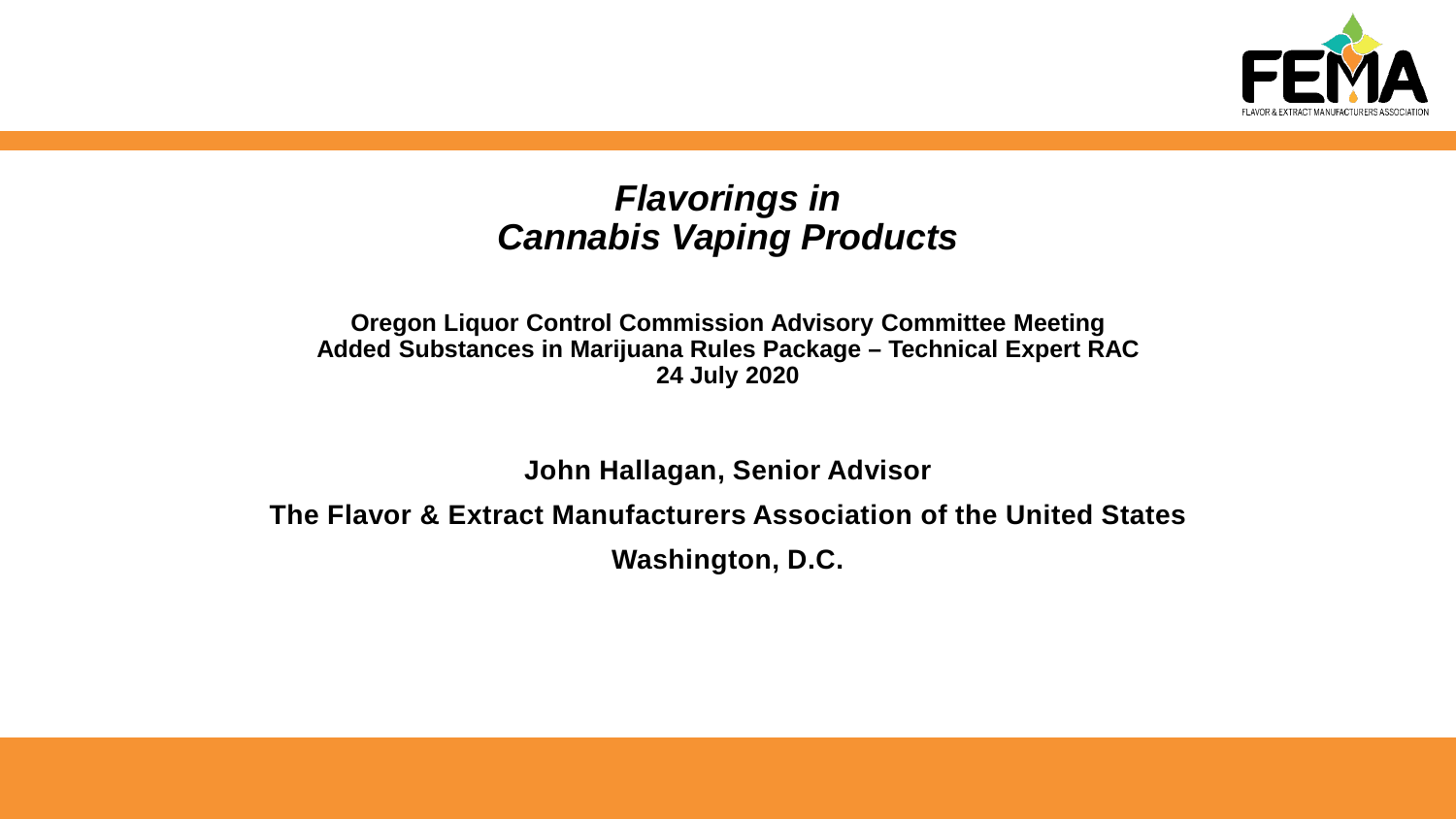## **History and Mission**

Flavor and Extract Manufacturers Association of the U.S.

- FEMA was established in 1909.
- 125 members that include companies that make and use flavors.
- Based in Washington, D.C.
- Mission to support the U.S. flavor industry

Primary work – Assure flavor safety through the FEMA GRAS program.

• Cooperative and collaborative relationships with the U.S. Food and Drug Administration and global regulators.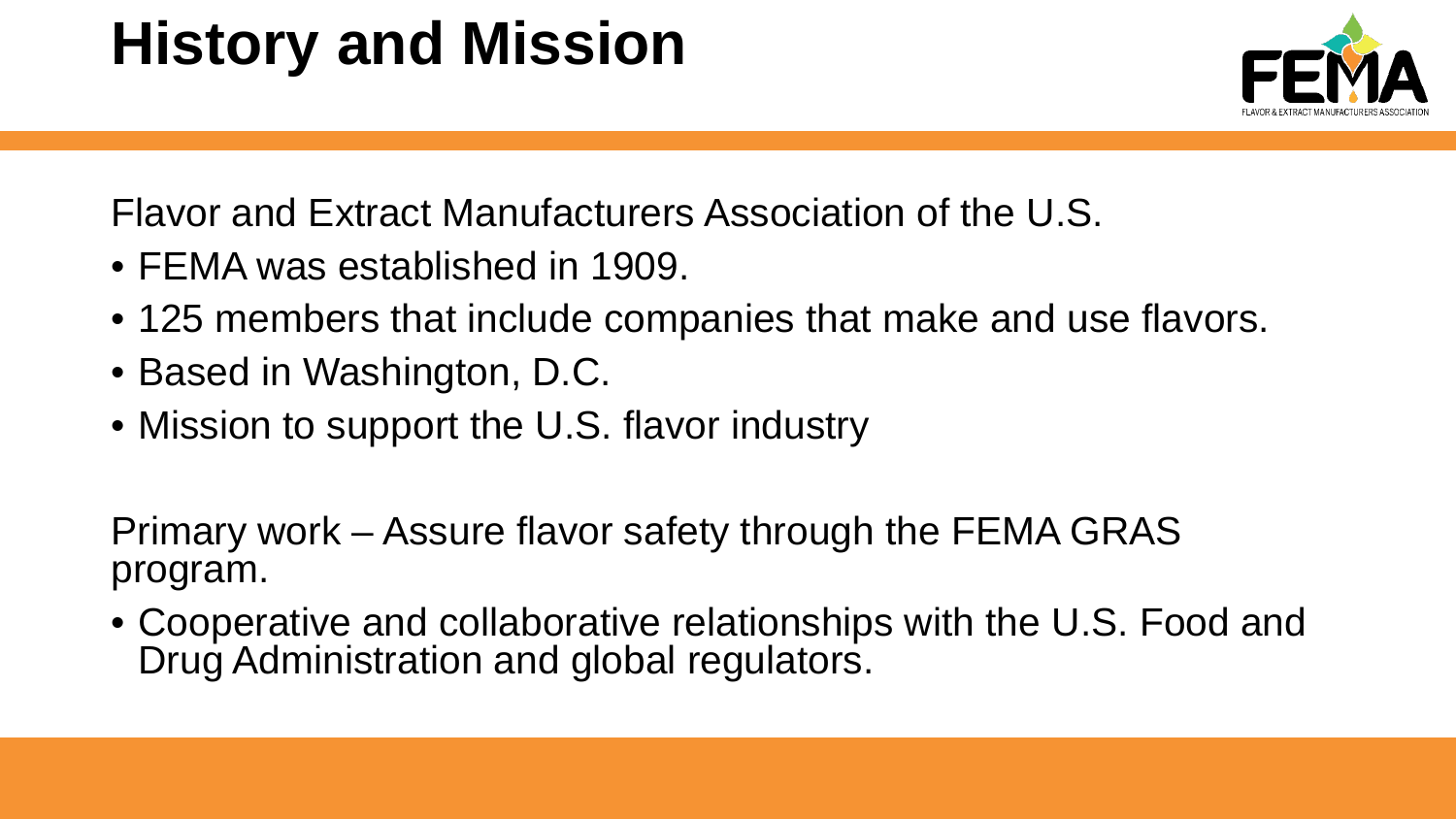## **Flavorings added to foods**



#### **Compounded flavors**

- These are the flavorings added to foods to provide flavor
- Compounded flavors are mixtures of individual flavoring substances and natural flavor complexes that impart or modify flavor, and adjuvants that help the compounded flavor function in food such as solvents, emulsifiers and preservatives.

#### **Some general principles**

- Flavorings are not intended to be consumed as such.
- Flavorings are not nutritional
- Flavorings should be used at the lowest level necessary to accomplish the desired flavoring effect.
- Flavorings do not include substances that have an exclusively sweet, sour, or salty taste (e.g. sugar, vinegar, and salt)
- **Filavorings shall not be used to mislead consumers about the nature or quality of food.**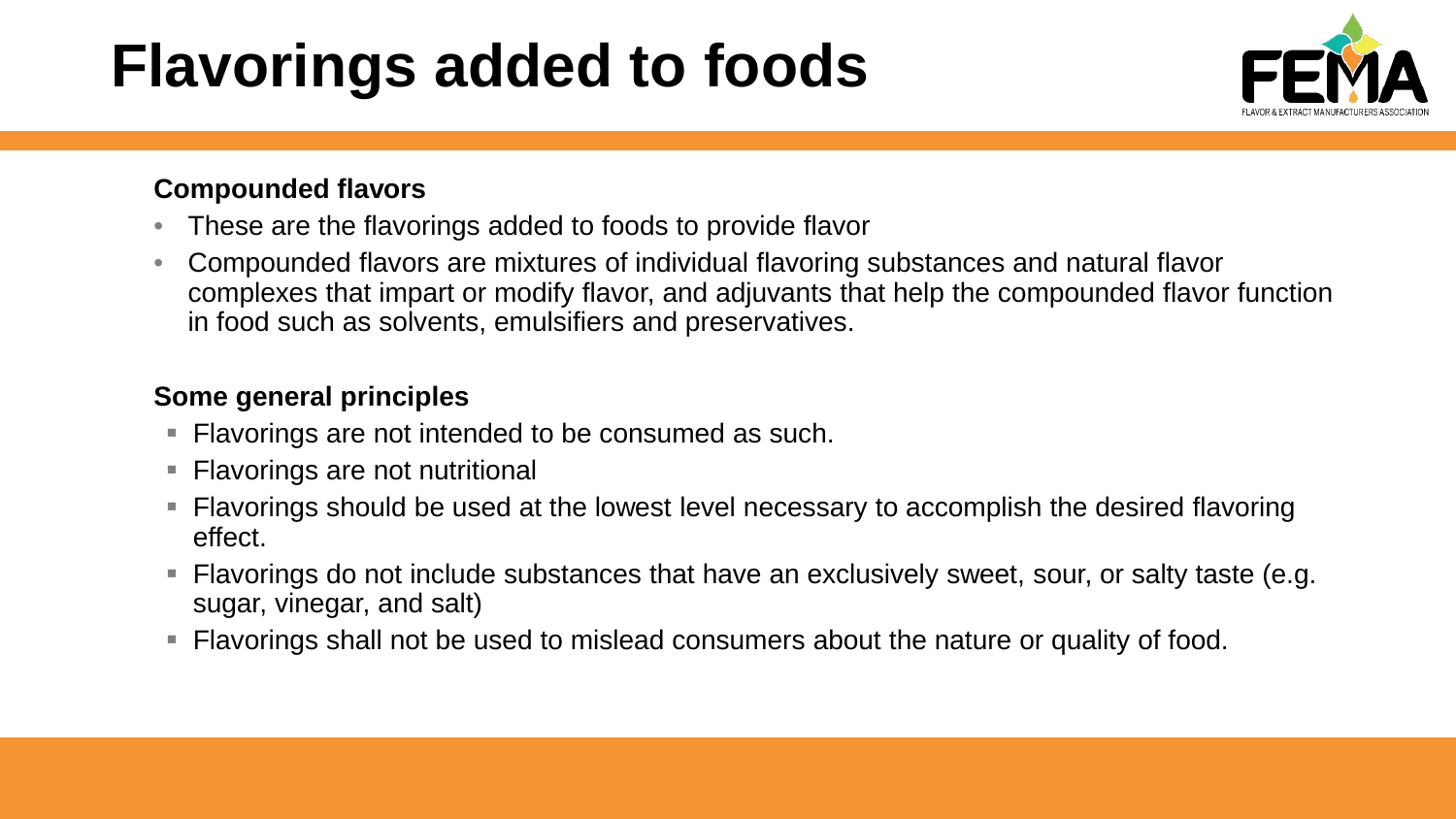### **Compounded flavors – individual constituents impart or modify flavor**



#### **Foods contain a very large number of individual flavoring substances so compounded flavors must also to provide the same flavor sensation**





| <b>Banana</b>          | around | 250  |
|------------------------|--------|------|
| Strawberry             | around | 350  |
| Chocolate              | around | 600  |
| Coffee, freshly brewed | around | 1000 |
| Steak, grilled         | over   | 2000 |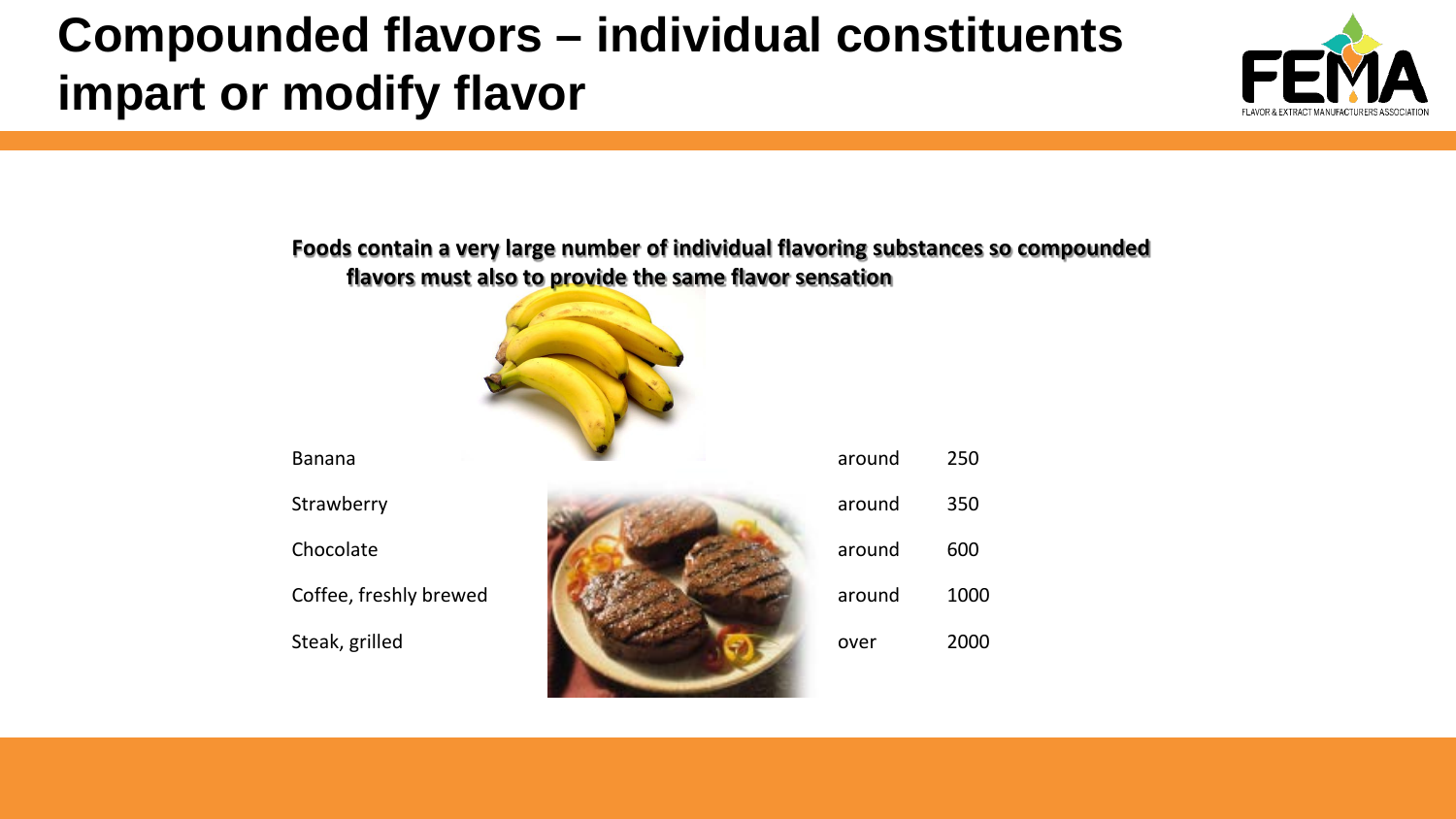

U.S. Food and Drug Administration (FDA) regulates the safety of substances added to food.

• FEMA has an excellent relationship with FDA

Food Additives Amendments of 1958 to the Federal Food, Drug, and Cosmetic Act (FFDCA)

- Established FDA premarket approval for all food ingredients unless ingredients are "generally recognized as safe" (GRAS).
- GRAS applies only to a specific use of a substance in food it is the use of the substance that is GRAS, not the substance itself.

FDA is developing regulations relevant to tobacco vaping products and the inclusion of flavors in such products.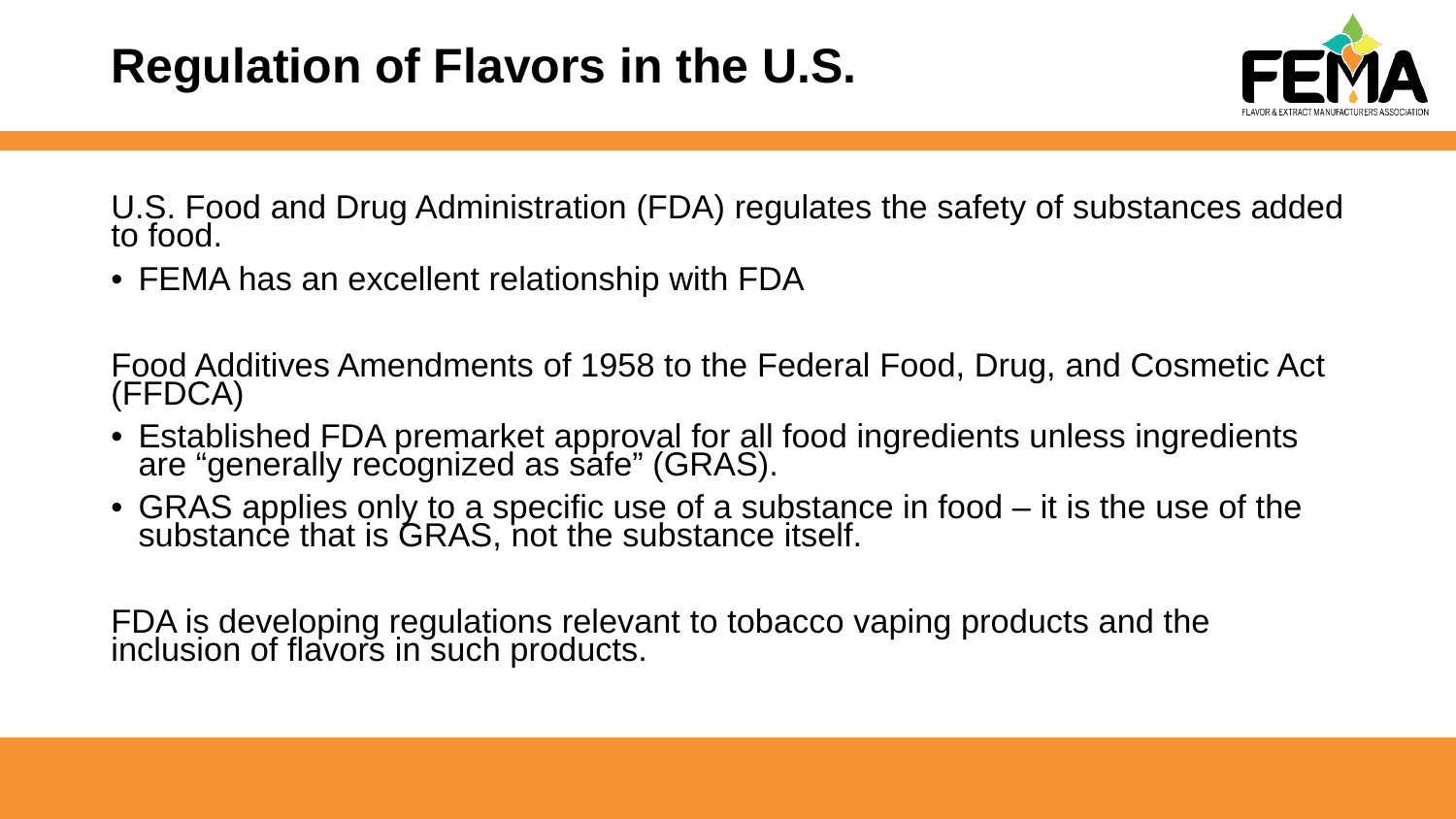### **Generally Recognized as Safe - GRAS**



GRAS status can be determined in several ways for flavors:

- 1. FDA voluntary GRAS notification program
- Final regulations published 17 August 2016; 81 *Fed. Reg.* 54960.
- The final rule provides guidance on several important GRAS issues
- 2. "Private" GRAS conclusion permitted by FFDCA.

These two pathways are very rarely, if ever, used for flavors.

Most common pathway to regulatory authority to use flavors in the U.S. is the FEMA GRAS progŕam.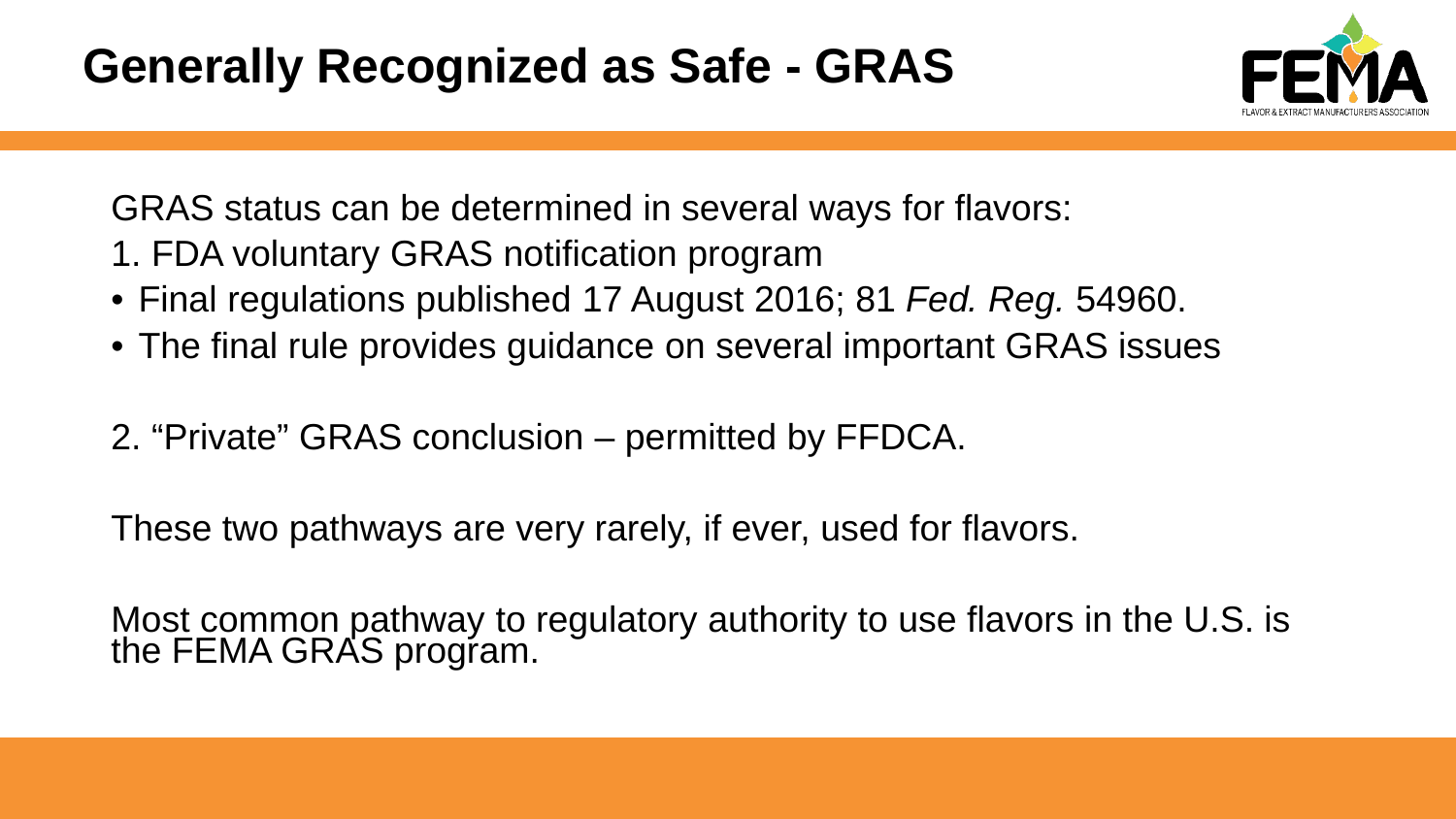

Established in 1960 and is the longest-running and most extensive safety evaluation program for flavors.

Most important component is the FEMA Expert Panel

• 8 experts in a number of scientific disciplines – toxicology, pharmacokinetics, pathology etc.

The Expert Panel is supported by the FEMA Scientific Staff

• 5 Ph.D. scientists and 6 scientific support staff.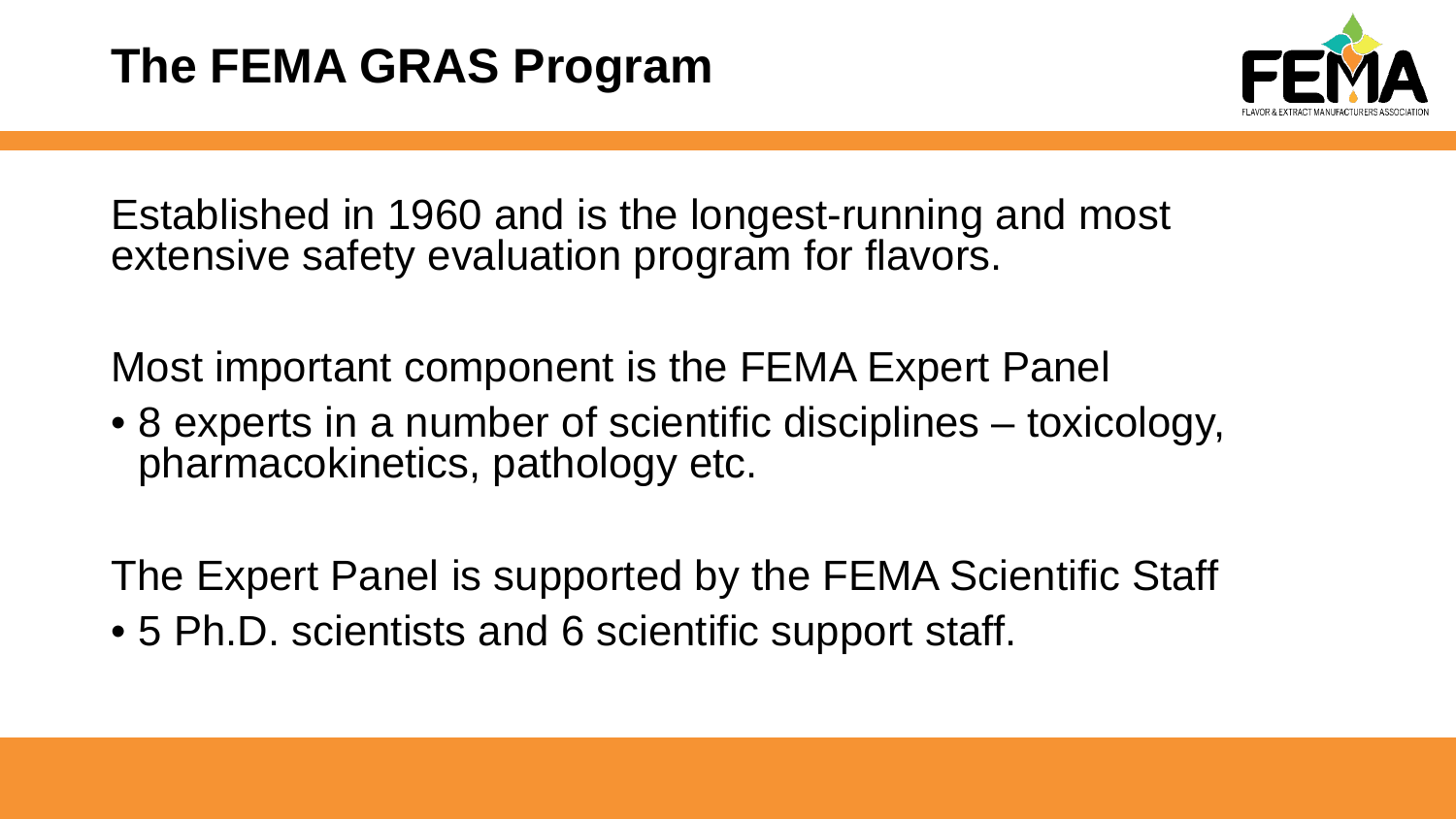### **FEMA Expert Panel procedures for GRAS assessment for flavoring substances**



The FEMA Expert Panel evaluates individual flavoring substances for GRAS status **ONLY** under their conditions of intended use as flavoring substances for food.

- Other technical effects are not considered (e.g. sweetening)
- Other applications, such as inhalation applications, are not considered

FEMA Expert Panel has well-defined and published procedures

• Strict conflict of interest protections

Transparency requirements

• All safety information provided to FDA and made available to the public through publication and other means

Well-defined safety evaluation procedures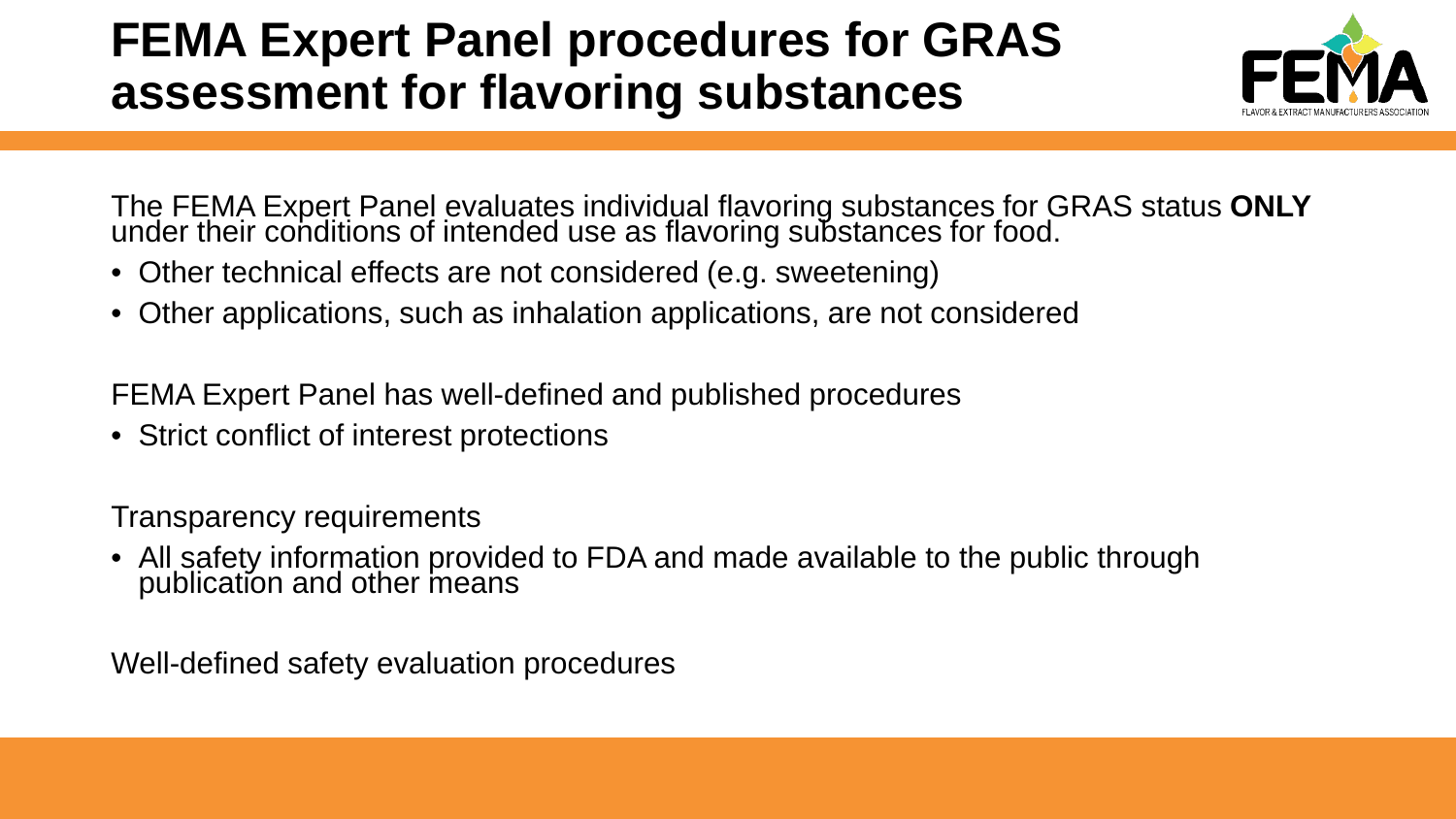### **FEMA Expert Panel procedures for GRAS assessment for flavoring substances**



GRAS assessment of chemically defined flavoring substances

- Well-defined criteria for safety assessment Smith *et al*., 2005
- Characterization chemical identity, sensory
- Safety data toxicology, metabolism, pharmacokinetics
- Exposure Anticipated volume of use and use levels

GRAS assessment of natural flavor complexes

- Well-defined criteria for safety assessment Cohen *et al*., 2018
- Characterization
- Constituent-based approach
- Safety data on constituents-toxicology, metabolism and pharmacokinetics
- Exposure anticipated volume of use and use levels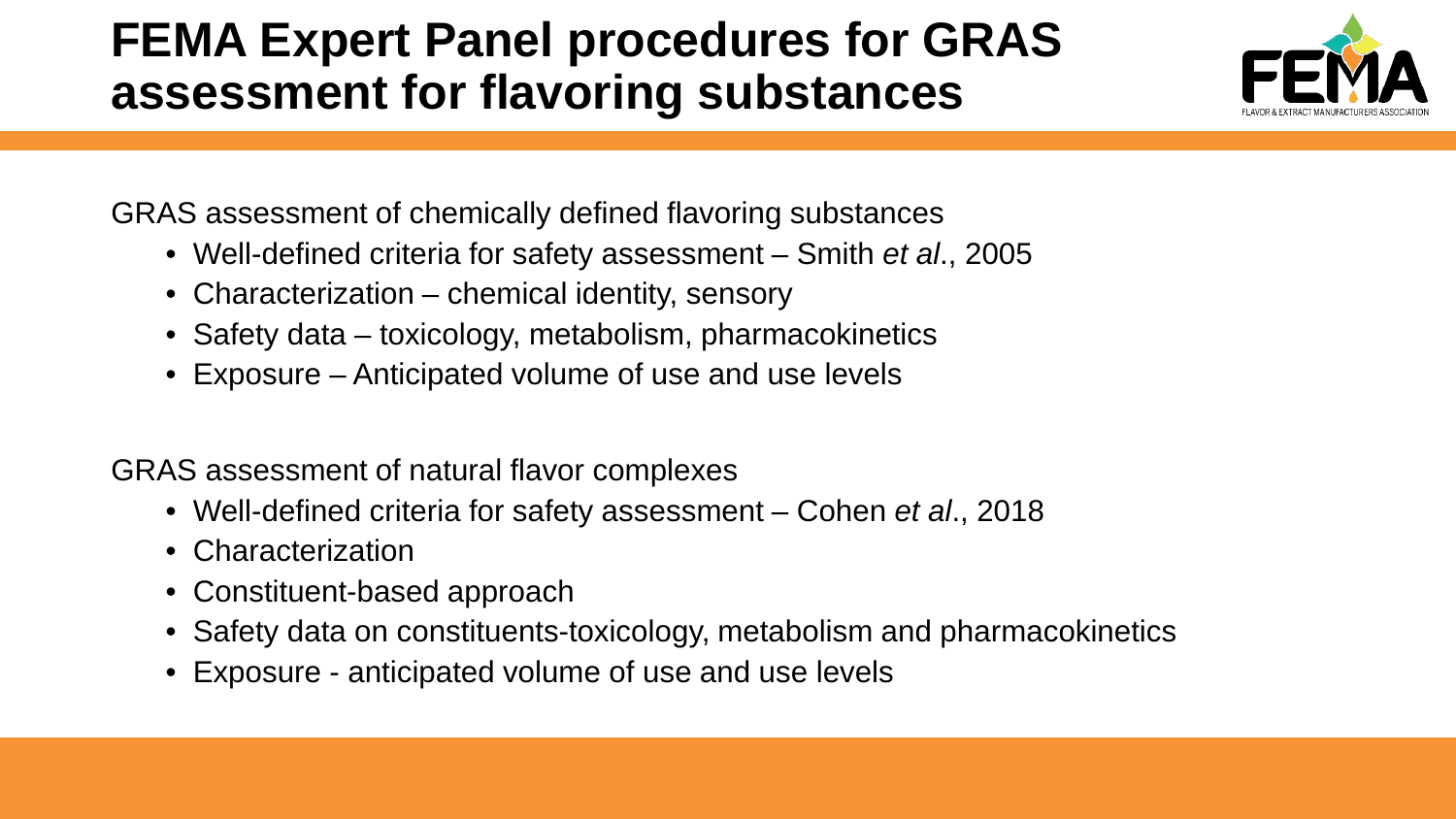### **Safety evaluation and GRAS assessment for flavoring substances**



Key objective is safety to protect public health

Many flavoring substances – naturally or synthetically derived

- ~ 2,900 single chemically-defined flavoring substances
- ~ 300 natural flavoring complexes

Many belong to similar, well-defined structural classes

• e.g. More than 400 simple esters used as flavoring substances

Significant majority are used at less than 50,000 kg/year globally.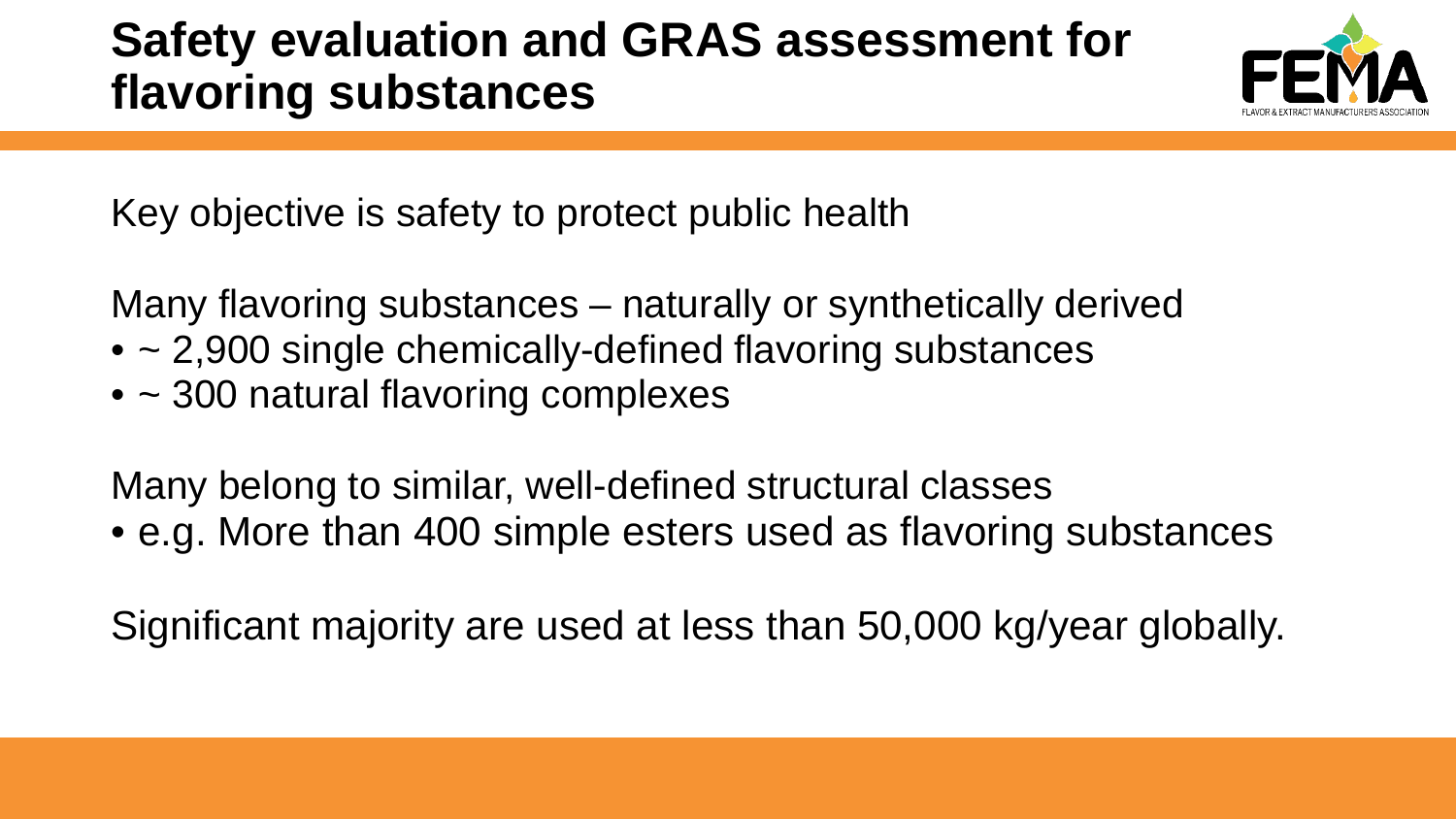### **Scientific evidence used in FEMA GRAS evaluations**



Identity of substance, specifications

Toxicology data - results of animal studies

Anticipated biological fate of substance and structurally-related substances

- Absorption, distribution, metabolism and excretion
- Target organ toxicity?

Use level and exposure calculations

• Margin of safety - **under conditions of intended use in food**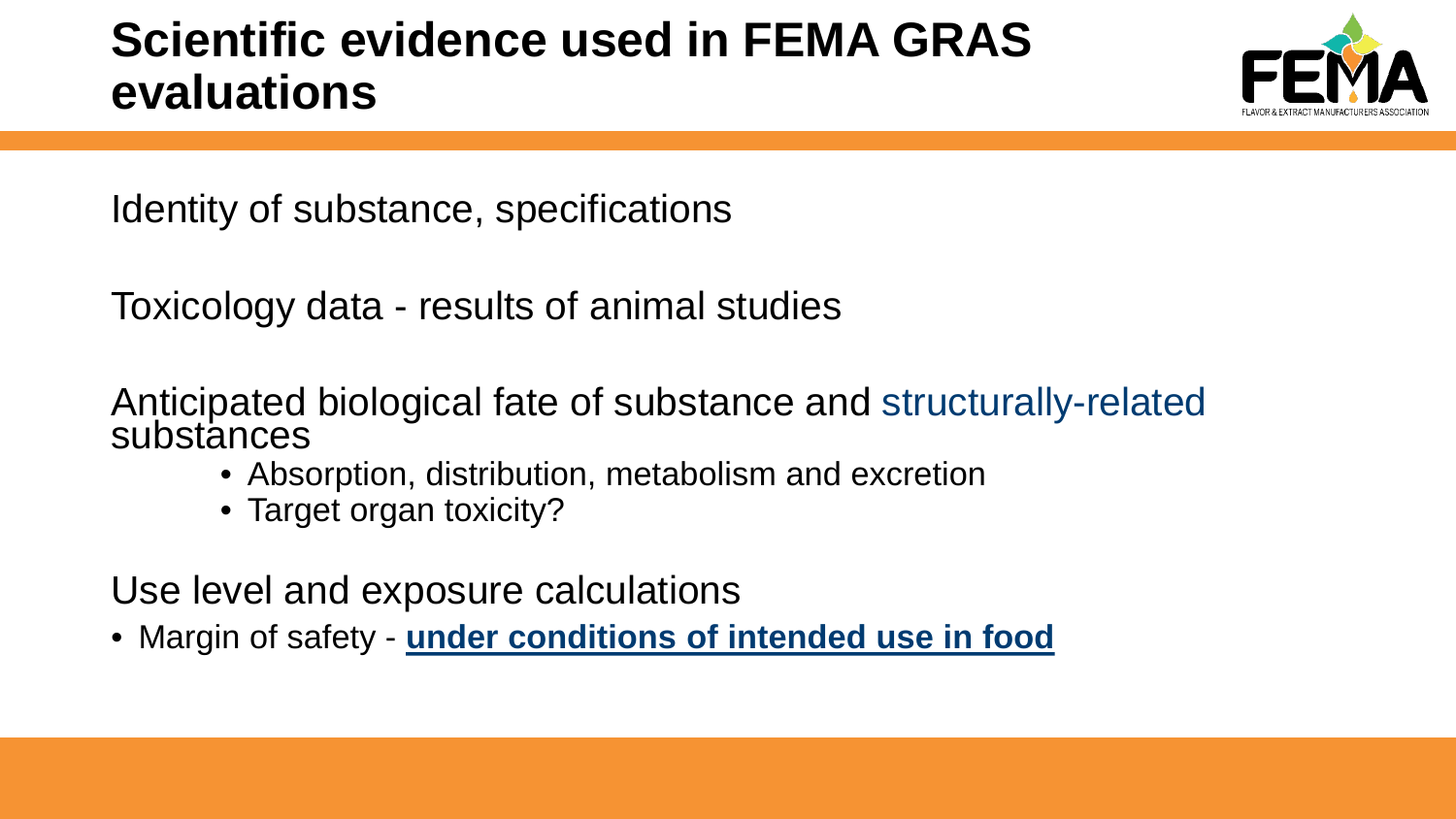

There is much publicly available information on the FEMA GRAS Program

- FEMA website [femaflavor.org](http://www.femaflavor.org/) "About the FEMA GRAS Program"
- FEMA Flavor Ingredient Library- much information on flavoring substances including safety information and conditions of intended use as the basis for the GRAS conclusion.

**Publications** 

- More than 250 published reports and other scientific reports
- See Hallagan *et al*. The GRAS provision The FEMA GRAS program and the safety and regulation of flavors in the United States. *Food and Chemical Toxicology*. 2020.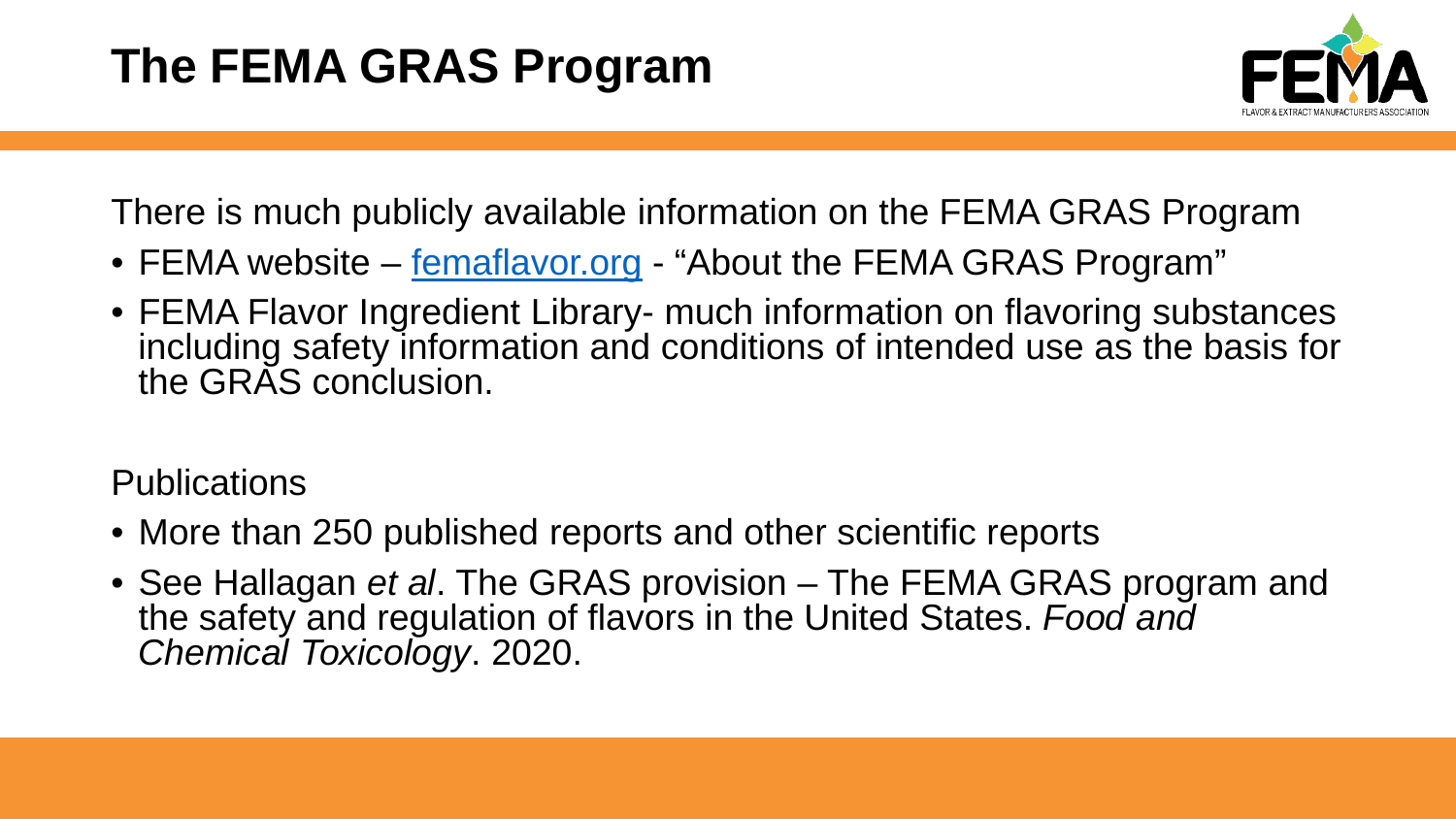

#### FEMA first published its position in 2013

• FEMA does not support the use of flavors in vaping products in the absence of rigorous safety assessments performed by vaping product manufacturers and marketers that demonstrate safety for this use. The manufacturers and marketers of vaping products and flavor manufacturers and marketers, should not represent or suggest that the flavor ingredients used in these products are safe because they have FEMA GRAS status for use in food because such statements are false and misleading.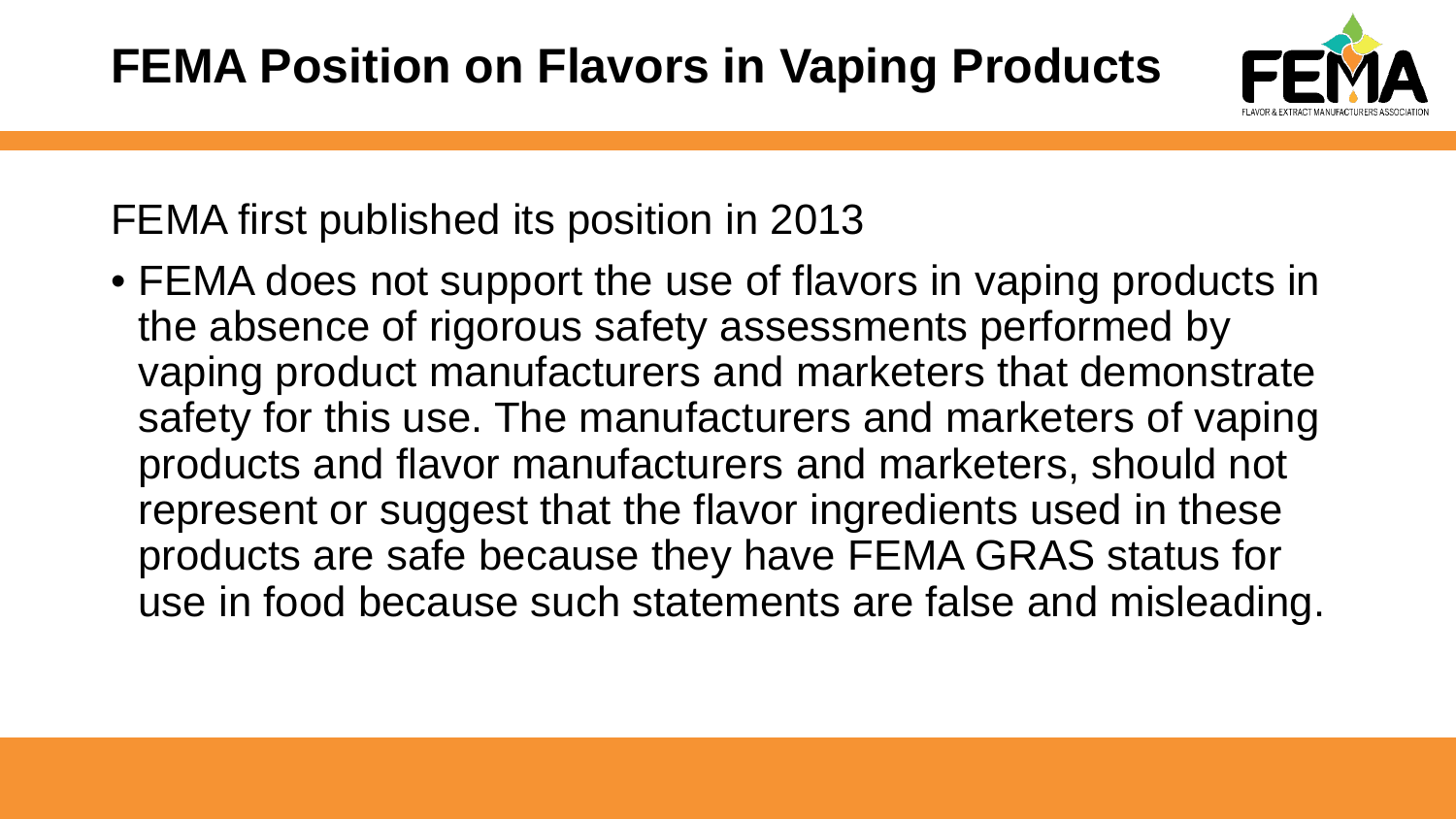

Some flavoring substances are naturally present in cannabis

• Focus is on terpene flavoring substances such as *B*-myrcene, limonene, pinene and others but natural occurrence does not mean that they are safe for addition to vaping products

In addition to flavoring substances, compounded flavors contain non-flavor ingredients such as solvents, preservatives and emulsifiers that while safe for addition to food have not been demonstrated to be safe for vaping

• What are the effects of heating? Repeated exposures?